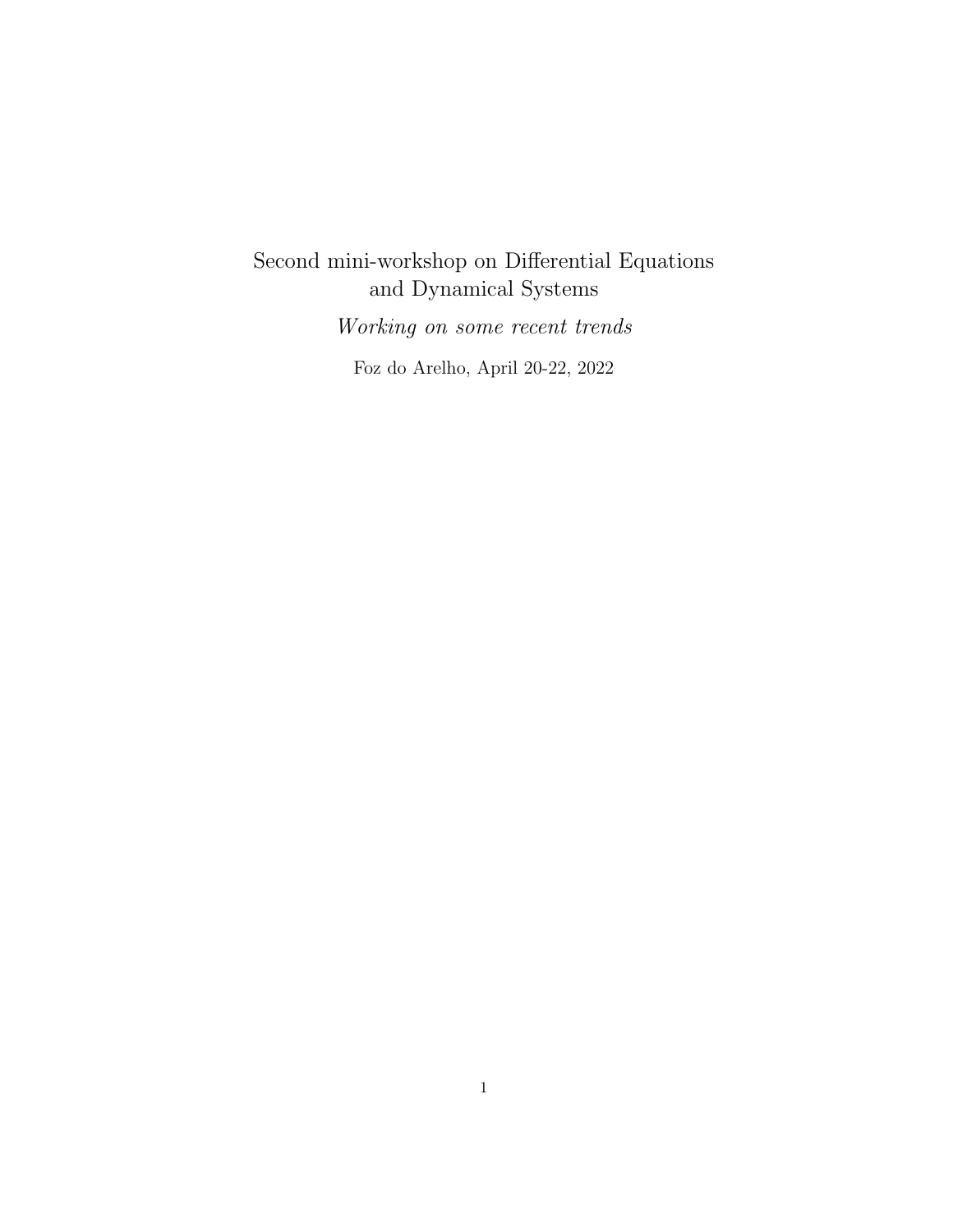#### How to reach Foz do Arelho (credits to Paolo Gidoni)

There is no direct connection between Lisbon and Foz do Arelho. The nearby city of Caldas da Rainha (about 10km far from FdA) is well connected and from there one can continue by bus or taxi.

#### • From Lisbon to Caldas da Rainha

The best way to reach Caldas da Rainha from Lisbon is by bus. The service is offered by two companies:

- 1. Rede-expressos (https://www.rede-expressos.pt)
- 2. Rodoviaria do Oeste (http://rodoviariadooeste.pt)

Both bus terminals can be reached by metro from the airport in about 40m (15m from the city center).

1. The buses of Rede-Expressos leave from the bus terminal of Lisboa-Sete Rios (near the Jardim Zoologico metro station on the blue line). A one-way trip takes about 1h10m and should cost approximately 9 euros. Tickets can also be bought online up to a month before departure.

Buses should leave from Lisbon (April 19/20) at 7.00, 7.45, 8.30, 9.00, 10.00, 10.30, 11.00, 12.00, 13.00, 14.00, 14.30, 15.45, 16.30, 17.00, 17.15, 18.15, 19.00, 20.00, 21.15, 22.30 (please check on the website)

Buses should leave from CdR (April 22) at 7.20, 7.30, 8.35, 9.35, 10.00, 10.30, 10.50, 11.15, 11.50, 13.05, 13.50, 14.20, 15.00, 15.30, 15.45, 16.35, 17.50, 18.30, 18.50, 19.20, 20.00, 20.20, 20.50, 20.55, 22.05 (please check on the website)

2. The buses of Rodoviaria do Oeste ("rapida verde" line) leave from the bus terminal of Lisboa-Campo Grande (metro station Campo Grande on the yellow or the green line). A one-way trip takes about 1h15m and should cost approximately 8.10 euros.

The full schedule can be found here:

http://rodoviariadooeste.pt/wp-content/uploads/rapida linha verde.pdf

It is also possible to travel from Lisbon to CdR by train; however there is no direct connection, trips are longer (around 2h30m) and less frequent.

• From Caldas da Rainha to Foz do Arelho

There are a few buses between CdR and FdA operated by Rodoviaria do Oeste. A one-way trip takes about 24m.

Taxis are also available, both in Caldas da Rainha and Foz do Arelho. The cost of one trip should be around 12 euros+extras.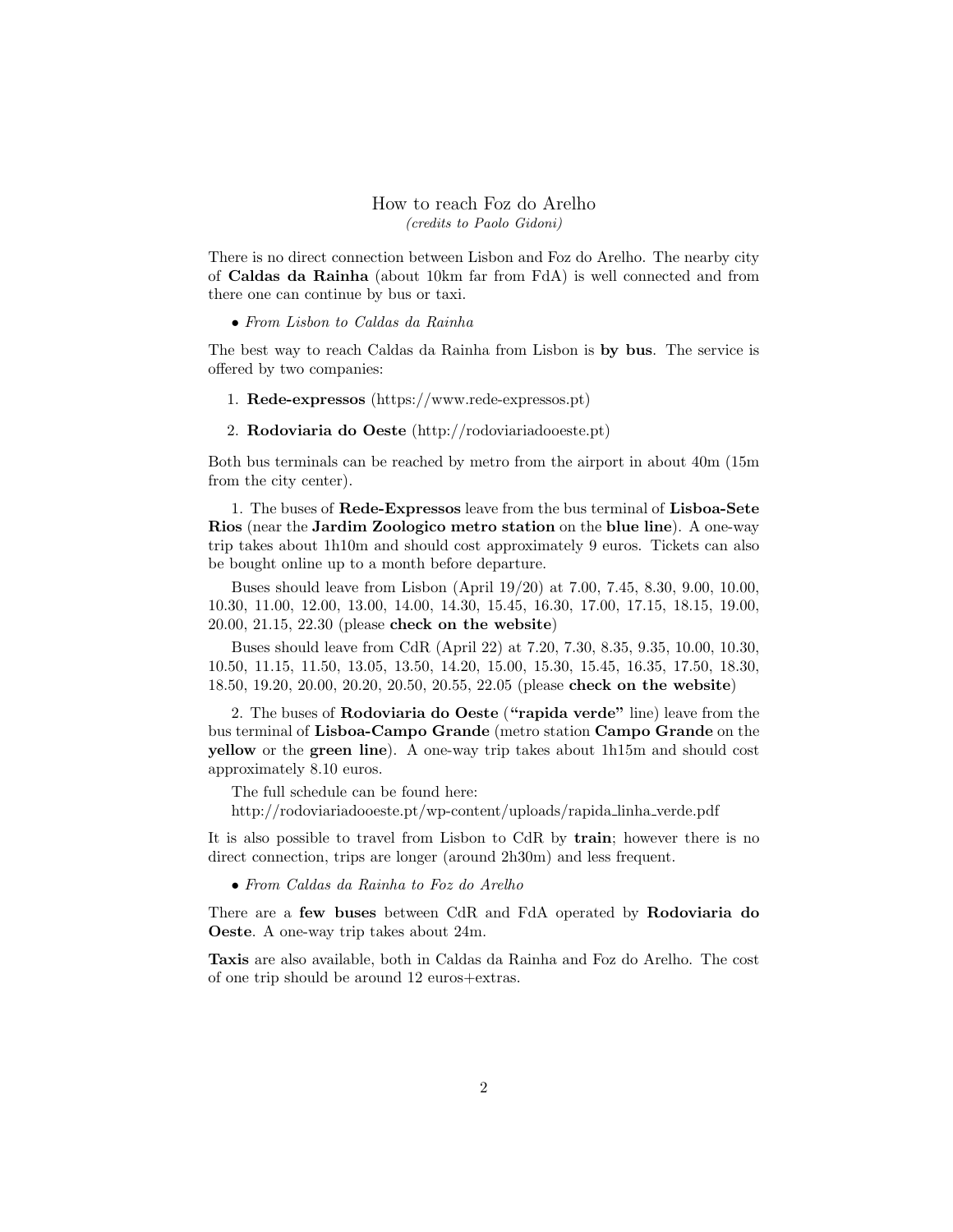## Schedule of the Workshop

Venue: Espaço José Malhoa

| WEDNESDAY - APRIL 20TH |                 | Thursday - April 21st |                 | FRIDAY - APRIL 22ND |               |
|------------------------|-----------------|-----------------------|-----------------|---------------------|---------------|
| $\boldsymbol{Opening}$ | $09:00 - 09:10$ | I. Coelho             | 09:00-09:40     | C. Rebelo           | 09:00-09:40   |
| R. Ortega              | $09:10-10:00$   | E. Sovrano            | $09:40-10:20$   | G. Feltrin          | $09:40-10:20$ |
| V. Ortega              | $10:10-10:40$   | C. Silva              | 10:20-11:00     | A. Tellini          | $10:20-11:00$ |
|                        |                 |                       |                 |                     |               |
| <b>Break</b>           | $10:40 - 11:00$ | <b>Break</b>          | $11:00 - 11:20$ | <b>Break</b>        | 11:00-11:20   |
|                        |                 |                       |                 |                     |               |
| W. Dambrosio           | 11:00-11:40     | P. Gidoni             | 11:20-12:00     | S. Mosconi          | $11:20-12:00$ |
| J. Bellver             | 11:40-12:20     | A. Margheri           | 12:00-12:40     | P. Torres           | 12:00-12:40   |
| M. Garrione            | $12:20-13:00$   |                       |                 | $\mathit{Closing}$  | 12:40-12:50   |
|                        |                 |                       |                 |                     |               |
| Lunch.                 | $13:00 - 14:30$ | Lunch                 | $12:40-14:30$   |                     |               |
|                        |                 |                       |                 |                     |               |
| <b>Working Groups</b>  | 14:30-19:00     | Working Groups        | 14:30-19:00     |                     |               |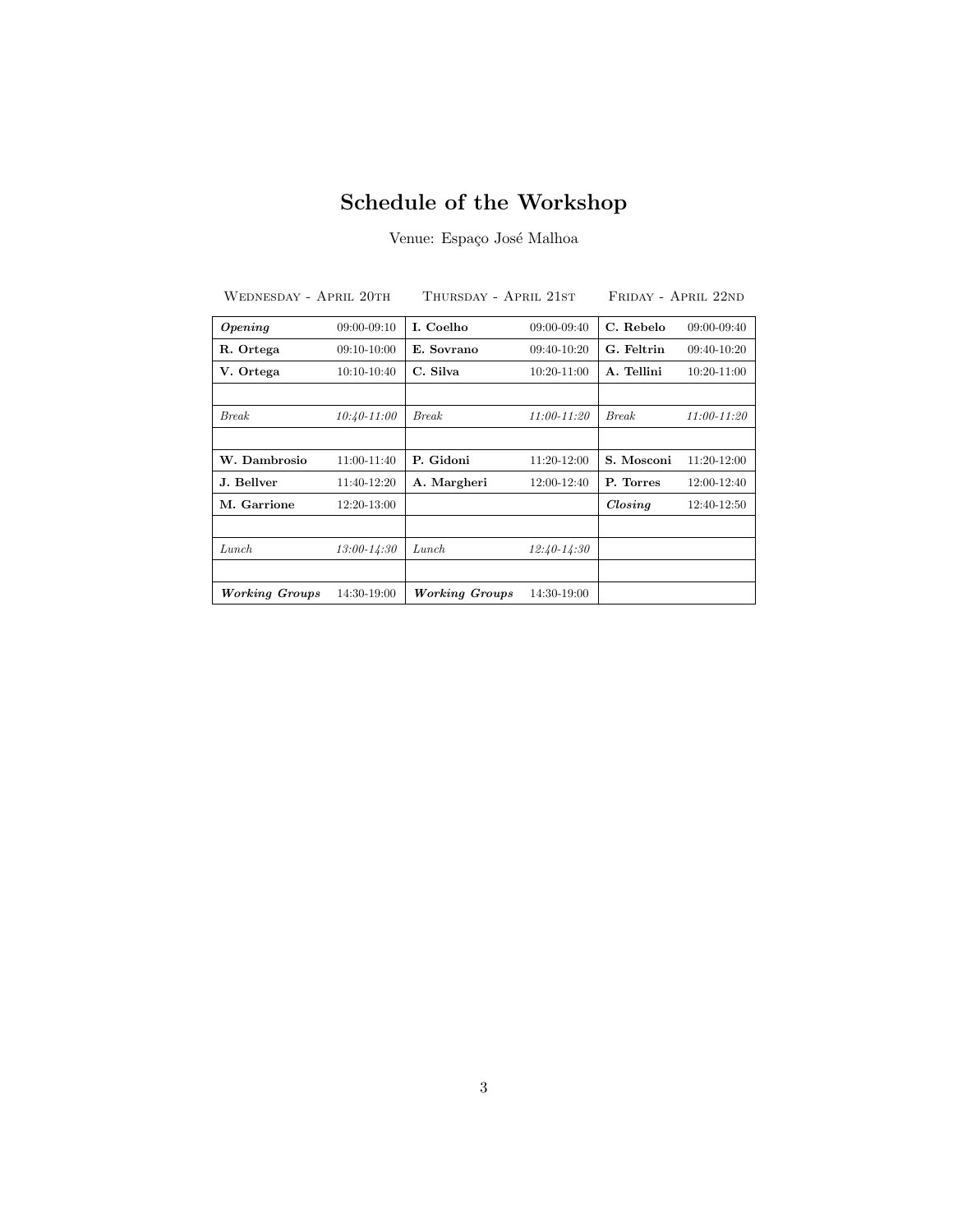## Invited Seminars

## Vector-borne disease outbreak control via instant vector releases

Jesús BELLVER ARNAU Laboratoire Jacques Louis Lions - Sorbonne Université & INRIA-Paris, France

Vector-borne diseases have a significant impact on human health worldwide, accounting for 17% of all infectious diseases. These diseases can be caused by parasites, bacteria, or viruses and are transmitted by different types of vectors, such as ticks, fleas, or mosquitoes.

In this work, we present the study of optimal vector release strategies to control vector-borne diseases such as dengue, Zika, chikungunya and malaria. Two techniques are considered:

- The sterile insect technique (SIT), which involves releasing sterilized male vectors among wild vectors to disrupt their reproduction.
- The use of Wolbachia (currently used primarily for mosquitoes), which consists of releasing vectors infected with a bacterium that limits their ability to transmit the pathogen in order to replace the wild population.

In each case, we consider an epidemiological model including humans and vectors, the temporal dynamics of the populations is modeled by a system of ordinary differential equations. Nevertheless, to simplify the study and given that the duration of the releases is very small compared to the duration of the outbreak, the releases are considered instantaneous. Mathematically they are represented by linear combinations of Dirac measures with positive coefficients determining their intensity.

We model the question of the optimal mosquito release strategy by an optimal control problem that we solve numerically using ad hoc algorithms, based on the writing of first order optimality conditions characterizing the best combination of Dirac measures. The objective expressed by the cost function is here to reduce in a fixed time horizon the amount of human infections.

We then discuss the results obtained, focusing in particular on the complexity and efficiency of the optimal controls and comparing the strategies obtained for the two techniques.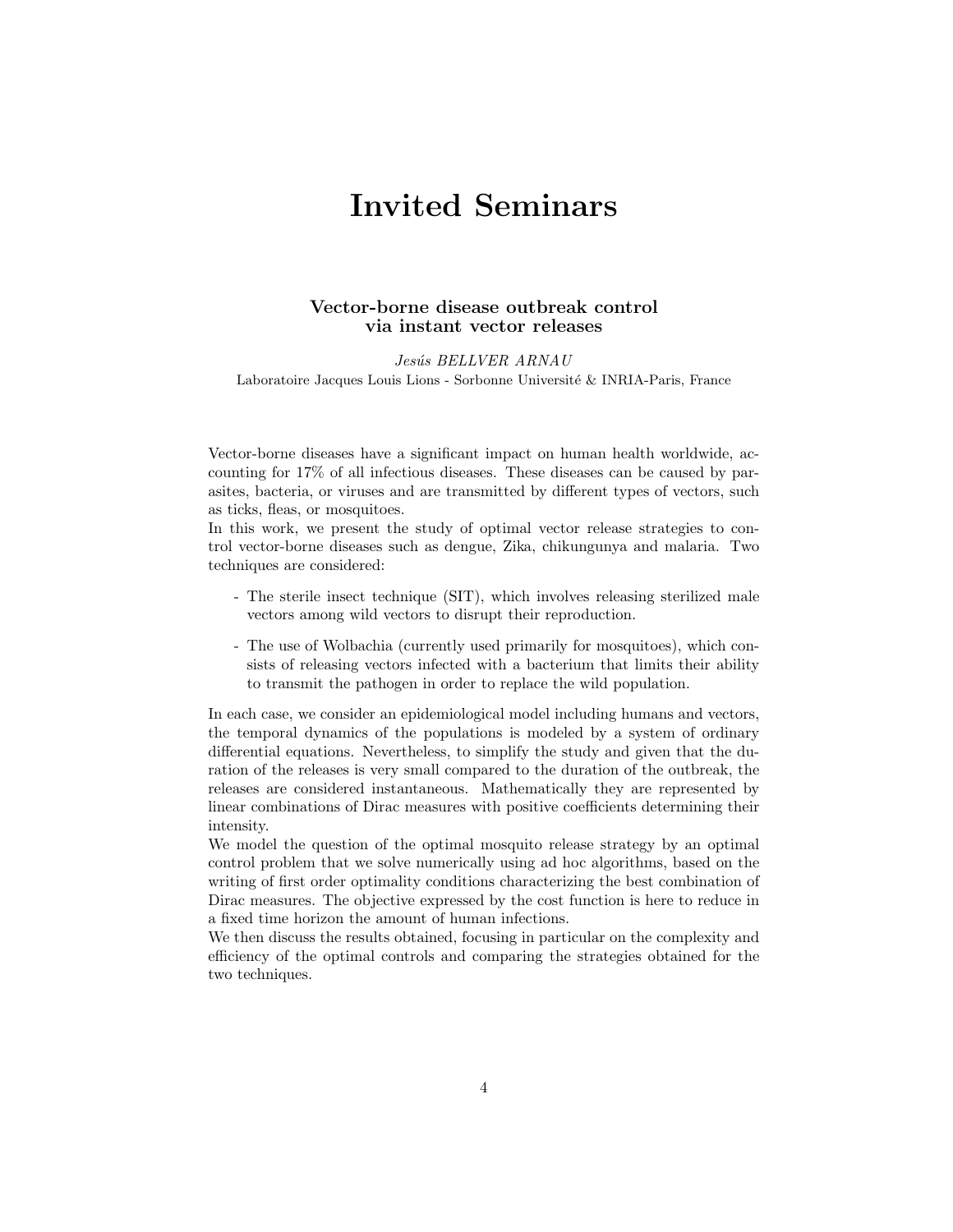#### Seasonally dependent competitive Kolmogorov systems: extinction or coexistence?

#### Isabel COELHO

Instituto Superior de Engenharia de Lisboa & CEMAT at FC-ULisboa, Portugal

We will consider a periodic Kolmogorov system describing the interaction of two competing species experiencing a seasonally fluctuating environment. Under assumptions that generalise Gopalsamy conditions, we will discuss coexistence or extinction of one or both species, and describe the domain of attraction of the nontrivial periodic solutions in the axes.

Our results may be applied to models with nonlinear competition, which have been studied in the biological literature, such as models of microbial growth or of phytoplankton competition under the effect of toxins.

Time permitting, we will also consider a two species amensalism model, a biological interaction in which one species may harm the other, but the reverse is not true.

Joint work with Carlota Rebelo (Universidade de Lisboa) and Elisa Sovrano (Universit`a di Modena e Reggio Emilia)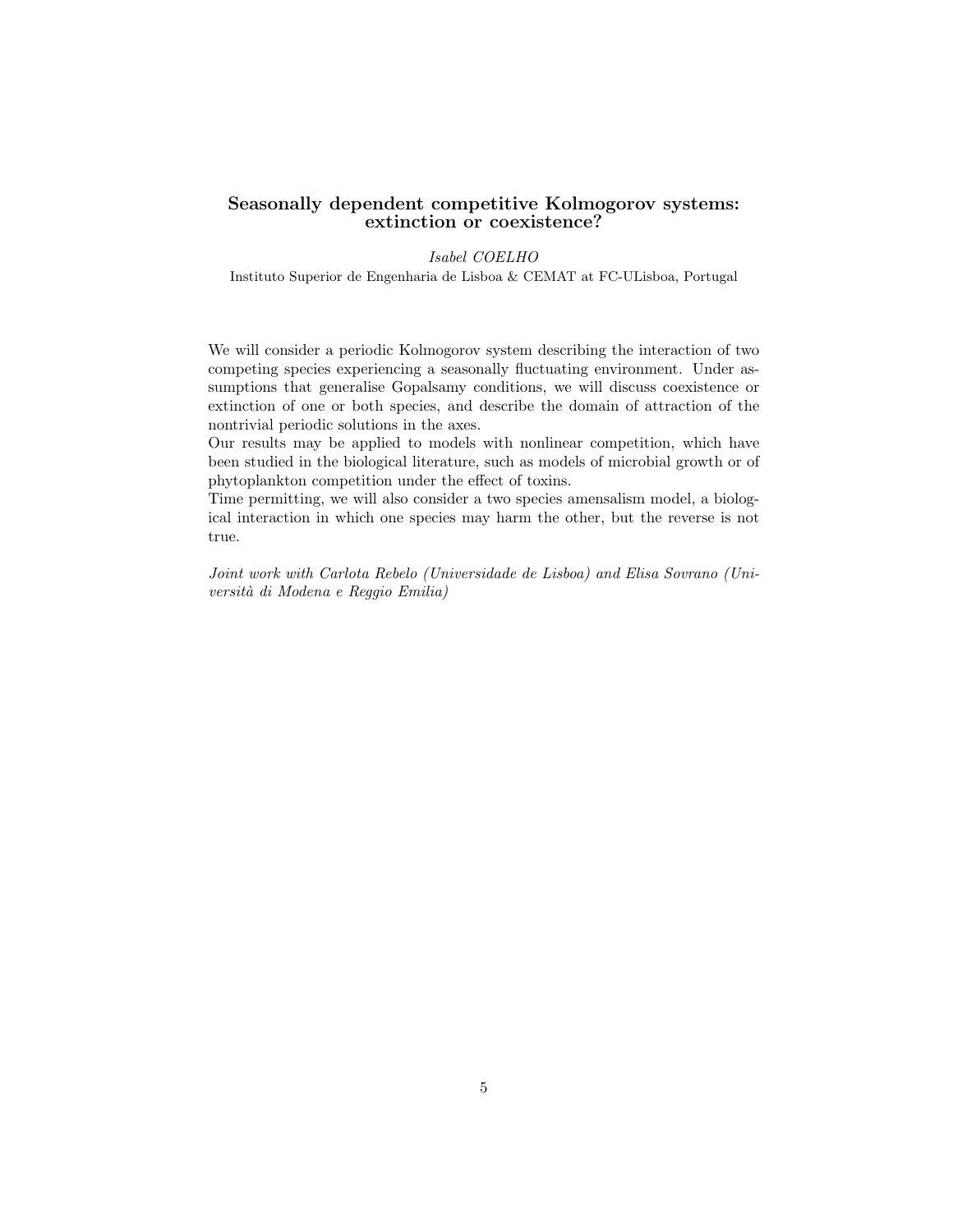#### Unbounded solutions to a system of coupled asymmetric oscillators at resonance

#### Walter DAMBROSIO

Dipartimento di Matematica "G. Peano", Università degli Studi di Torino, Italy

In this seminar we present a result on the existence of unbounded solutions for a coupled asymmetric oscillator of the form

$$
\begin{cases} \n\ddot{x}_1 + a_1 x_1^+ - b_1 x_1^- + \phi_1(x_2) = p_1(t) \\
\ddot{x}_2 + a_2 x_2^+ - b_2 x_2^- + \phi_2(x_1) = p_2(t), \n\end{cases}
$$

where  $\phi_i : \mathbb{R} \to \mathbb{R}$  is locally Lipschitz continuous and bounded,  $p_i : \mathbb{R} \to \mathbb{R}$  is continuous and  $2\pi$ -periodic and the positive real numbers  $a_i, b_i$  satisfy

$$
\frac{1}{\sqrt{a_i}} + \frac{1}{\sqrt{b_i}} = \frac{2}{n}, \quad \text{ for some } n \in \mathbb{N}.
$$

The proof relies on a careful investigation of the dynamics of the (four-dimensional) Poincaré map associated to the system, using action-angle coordinates and a discretization approach.

Joint work with Alberto Boscaggin (Università di Torino) and Duccio Papini (Università di Udine)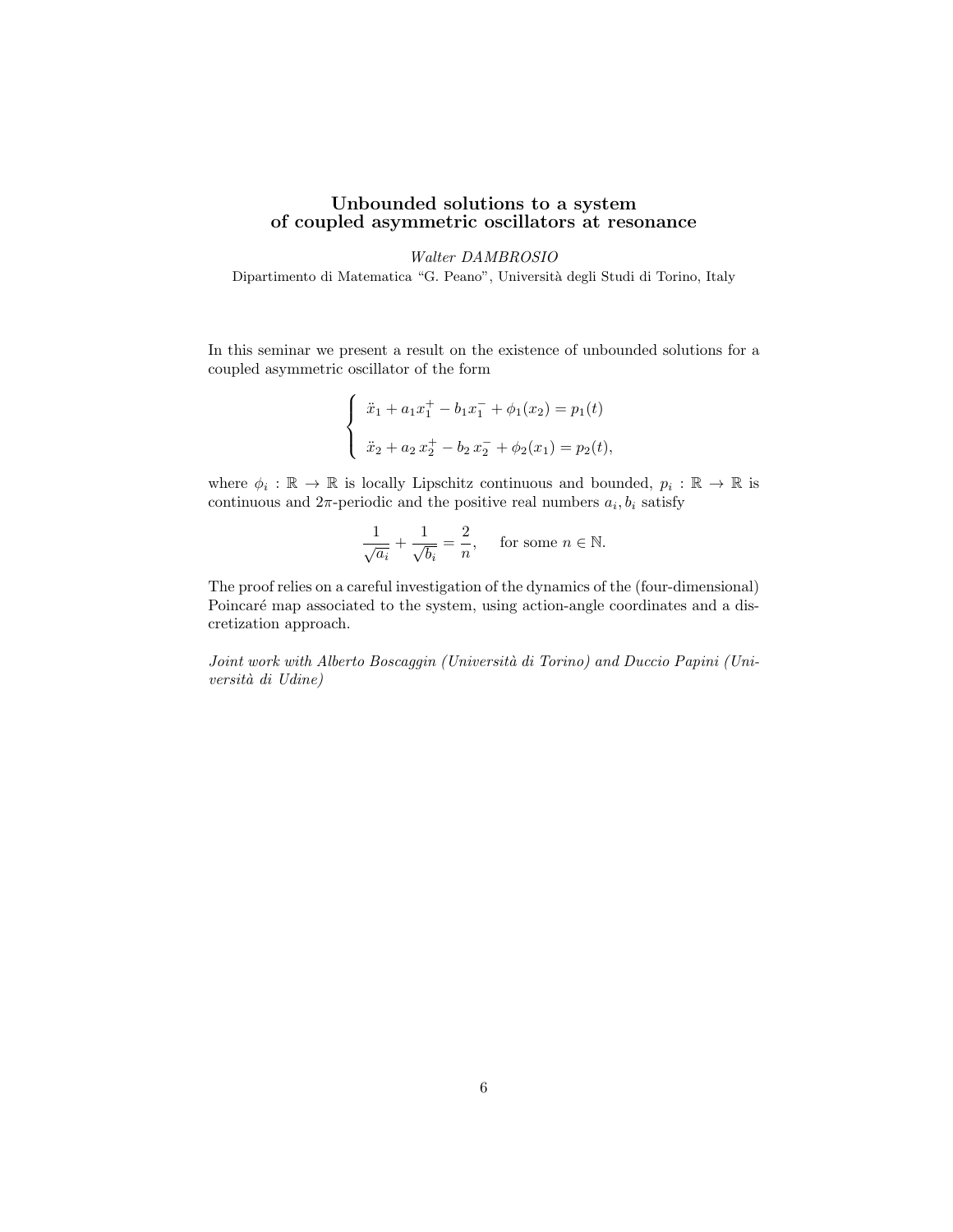## Periodic perturbations of central force problems and an application to a restricted 3-body problem

Guglielmo FELTRIN University of Udine, Italy

In this talk, we deal with a perturbed central force problem of the form

$$
\ddot{x} = V'(|x|) \frac{x}{|x|} + \varepsilon \nabla_x U(t, x), \quad x \in \mathbb{R}^2 \setminus \{0\},
$$

where  $\varepsilon \in \mathbb{R}$  is a small parameter,  $V: (0, +\infty) \to \mathbb{R}$  and  $U: \mathbb{R} \times (\mathbb{R}^2 \setminus \{0\}) \to \mathbb{R}$ are smooth functions, and  $U$  is  $\tau$ -periodic in the first variable. Based on the introduction of suitable time-maps (the radial period and the apsidal angle) for the unperturbed problem ( $\varepsilon = 0$ ) and of an associated non-degeneracy condition, we apply a higher-dimensional version of the Poincaré–Birkhoff fixed point theorem to prove the existence of non-circular  $\tau$ -periodic solutions bifurcating from invariant tori at  $\varepsilon = 0$ . Our new non-degeneracy condition is nothing but an equivalent formulation of the usual one, having however the advantage of depending only on the potential V and, instead, not requiring the explicit knowledge of the Hamiltonian in action-angle coordinates.

Next, we show that this non-degeneracy condition is satisfied for some concrete examples of physical interest (including the homogeneous potential  $V(r) = \kappa/r^{\alpha}$ for  $\alpha \in (-\infty, 2) \setminus \{-2, 0, 1\}$ . At last, an application is given to a restricted 3-body problem with a non-Newtonian interaction.

Joint work with Alberto Boscaggin and Walter Dambrosio (Università di Torino)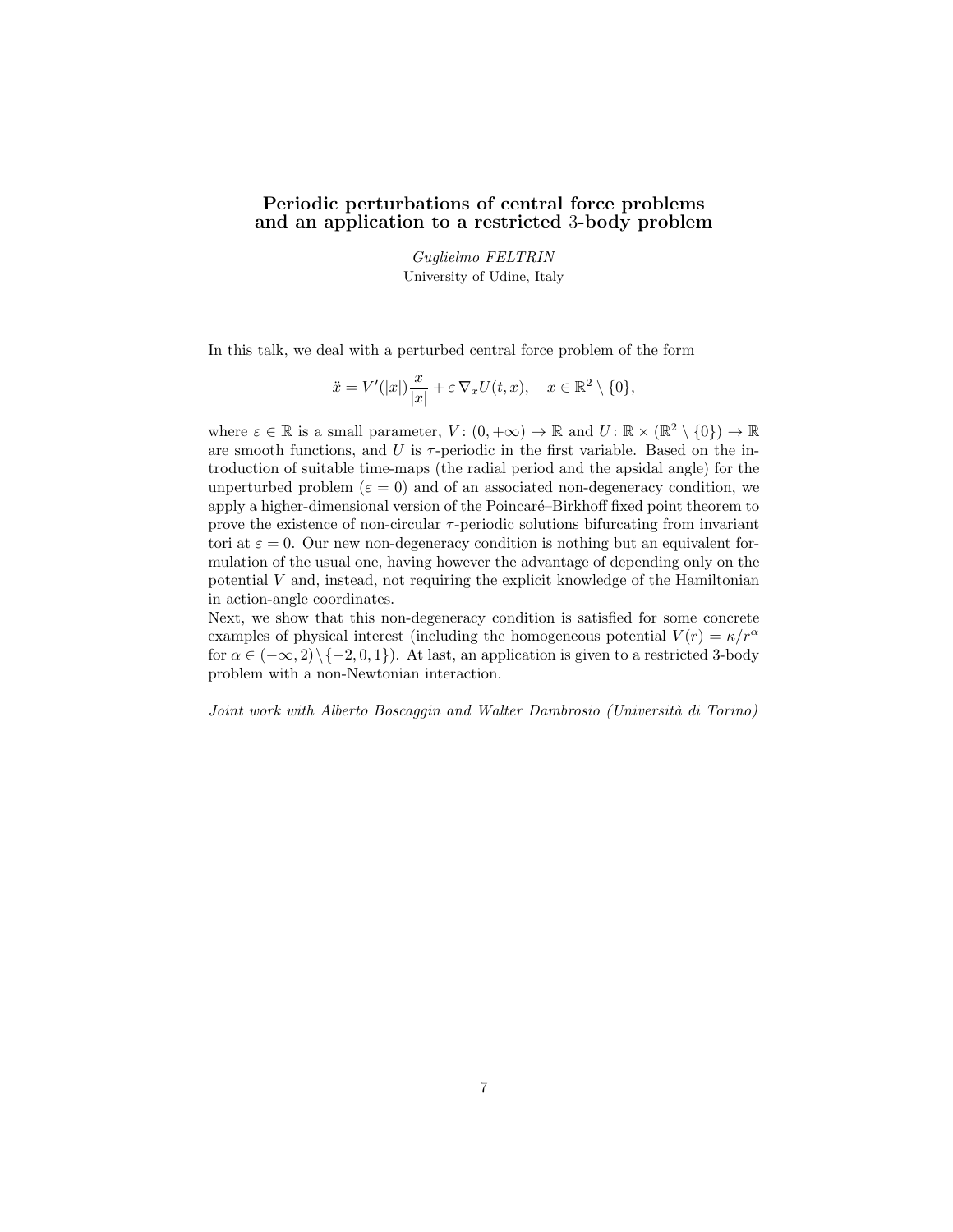#### Symmetry and stability in some nonlinear beam equations

Maurizio GARRIONE Department of Mathematics, Politecnico di Milano, Italy

We consider a hinged beam with a finite number  $r$  of internal constraints, whose vertical displacement  $u = u(x, t)$   $(x \in I = [-\pi, \pi], t \in \mathbb{R})$  obeys the fourth-order evolution equation

$$
u_{tt} + u_{xxxx} + ||u||_{L^2(I)}u = 0
$$

and the boundary-internal conditions  $u(-\pi, t) = u(\pi, t) = u(\kappa_i \pi, t) = 0$ , with  $\kappa_i \in (-1,1)$  for every  $i=1,\ldots,r$ ,  $\kappa_i \neq \kappa_j$  for  $i \neq j$ . We wonder whether a symmetric configuration of the internal constraints is convenient or not in terms of the stability of the solutions. As an idea, we deal with bi-modal solutions

$$
u(x,t) = \varphi(t)e_{\lambda}(x) + \psi(t)e_{\rho}(x),
$$

where  $e_{\lambda}$  and  $e_{\rho}$  are two fixed eigenfunctions of the associated linear stationary problem and we assume that, for  $t = 0$ ,  $\varphi$  is prevailing (large) and  $\psi$  is residual (small). We aim to enhance, as much as possible in dependence on the position of the constraints, the amplitude threshold of  $\varphi$  beyond which a significant energy transfer takes place towards  $\psi$ . Repeating the argument on suitable couples of eigenfunctions, we define an energy threshold of instability for the considered beam, and we seek the configuration of the internal constraints which maximizes it. For the considered equation, such a problem is related to the spectral properties of the associated linear stationary problem, which we briefly recall together with some related questions to be further investigated.

Joint work with Filippo Gazzola (Politecnico di Milano)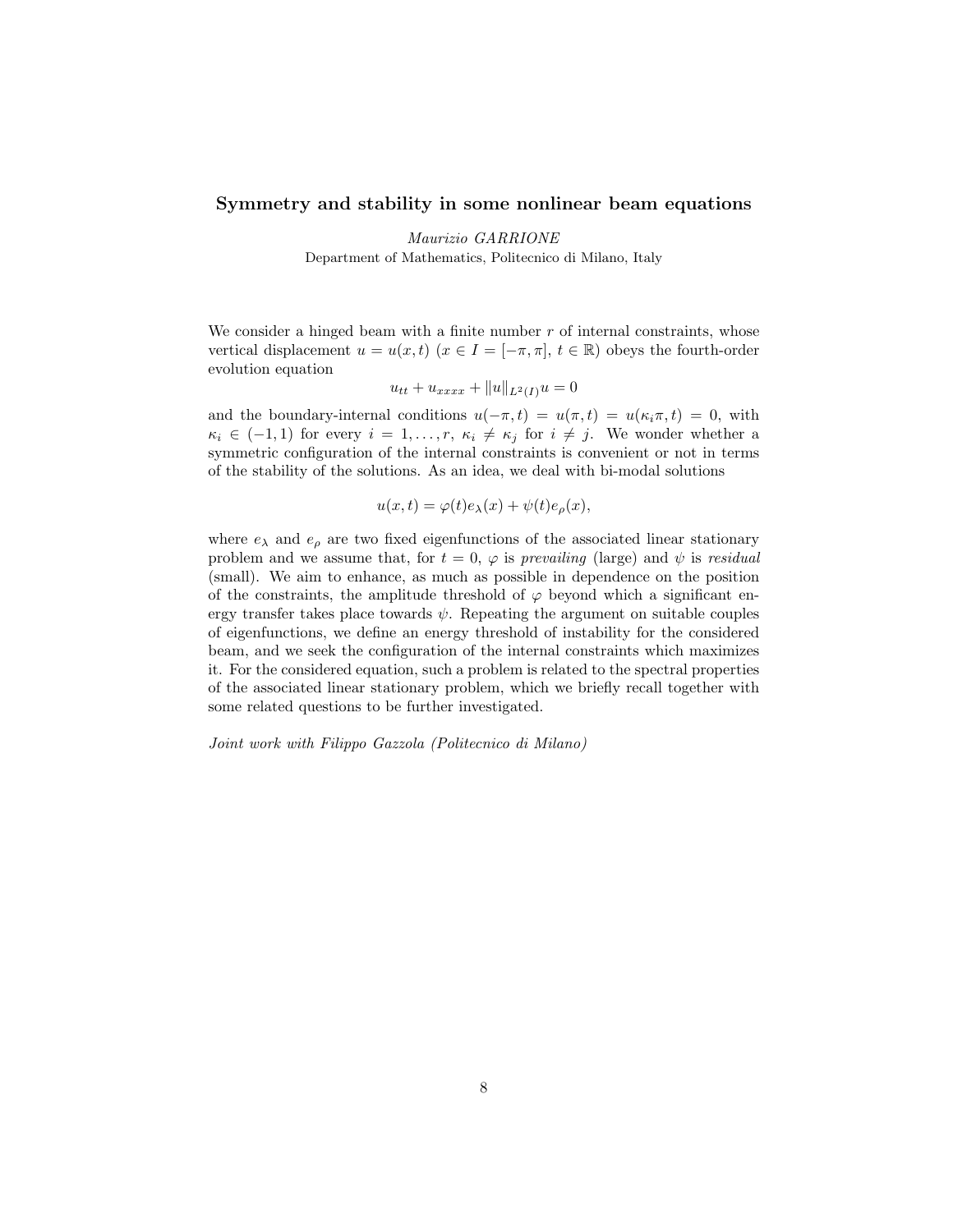#### Asymptotic stability of running-periodic solutions in some dynamic models of crawling locomotion

| Paolo GIDONI                      | Alessandro MARGHERI  |
|-----------------------------------|----------------------|
| Czech Academy of Sciences, Prague | University of Lisbon |
| Czech Republic                    | Portugal             |

Biological and bio-inspired locomotion is usually described by recognizing periodic patterns, or gaits, in the movement of limbs or other body parts: the flapping of a fin for a fish, the movement of the legs during a stride for a walking o running animal, the peristaltic wave for an earthworm.

But is the evolution of the system actually periodic? Or more properly, runningperioric (or derivo-periodic), since, ideally, each cycle will propel the animal (or robot) a little bit forward? The answer is usually no, due to inertia and elasticity. However, often we might expect the behaviour to converge asymptotically to a running-periodic one. In this double talk, we will rigorously study such asymptotic behaviour for some dynamic models of crawling locomotion.

In Part I , we will introduce the problem, discuss its relevance also for other issues such as optimal control, describe the models of crawling locomotion studied in Part II, and illustrate with examples some additional questions, such as the lack of uniqueness (up to symmetries) of running periodic solutions, which might lead to the same gait producing different asymptotic velocities for different initial conditions.

In Part II, we will present some results concerning the asymptotic stability and uniqueness of running-periodic solution for some dynamic models, whose evolution can be described respectively by a special class of first order multivalued ODEs or by a system of second order ODEs. We will also discuss how, in the case of dry friction, we might observe both finite-time convergence and asymptotic-only convergence to a running-periodic solution.

Joint work with Carlota Rebelo (Universidade de Lisboa)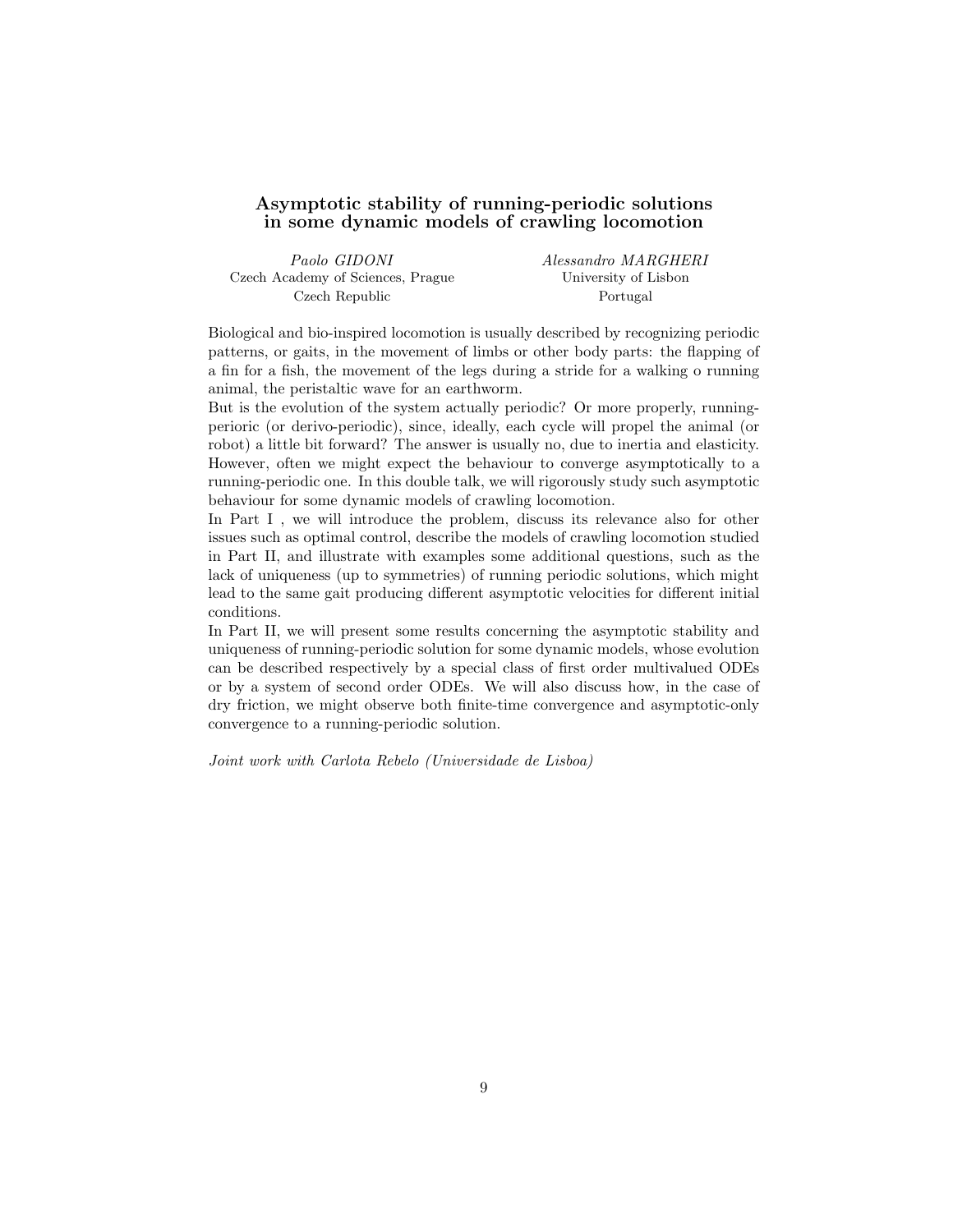## Uniqueness of maximum point for the p-torsion function of convex domains in the plane

Sunra J. N. MOSCONI

Department of Mathematics and Computer Sciences, University of Catania, Italy

Given a convex domain  $\Omega$  in the plane, we will consider the unique solution of the so-called Torsion problem, i. e.

$$
\begin{cases}\n-\Delta_p u = 1 & \text{in } \Omega \\
u = 0 & \text{on } \partial\Omega\n\end{cases}
$$

Here  $p > 1$ ,  $-\Delta_p = \text{div}(|\nabla u|^{p-2} \nabla u)$  is the *p*-Laplacian operator and no regularity is assumed on  $\partial\Omega$  beyond the natural Lipschitz one coming from convexity.

It is well-known from  $[4]$  that the *torsion function* u solving the problem is logconcave, meaning that  $log u$  is concave. When  $p = 2$  and in any dimension,  $log u$ is also strictly concave, thus it has a unique maximum point, a property inherited by u itself. This is usually proved through the Constant Rank Principle, or Microscopic Convexity Principle of Caffarelli-Friedman [2, 3], ensuring that the rank of  $D^2 \log u$  is constant on  $\Omega$ . Due to the singular/degenerate nature of the p-Laplacian, the Constant Rank Principle (whenever it can be stated) is no longer true when  $p \neq 2$ , and different techniques are needed.

By analising the heart of the convex body  $\Omega$  (see [1]) and through the Aleksandrov reflection method, we are able to prove that  $u$  attains its maximum at a unique point of  $\Omega$ . As a byproduct, we derive the strict concavity of log u, hence the strict convexity of the super-level sets of u, even if the domain  $\Omega$  has large flat parts, as in the case of a square.

The arguments are essentially geometric, relying on the existence of shadowsections of convex bodies which only holds in dimension two.

If time permits, we will briefly discuss a similar statement for solutions of  $-\Delta_p u =$  $f(u)$  with suitable reactions f and an example showing that Aleksandrov technique has little hope to succeed in dimension greater or equal than three.

Joint work with William Borrelli and Marco Squassina (Università Cattolica del Sacro Cuore - Brescia)

#### References

[1] L. Brasco and R. Magnanini, The heart of a convex body. In: Geometric properties for parabolic and elliptic PDE's, 49–66, Springer INdAM Ser., 2, Springer, Milan, 2013. [2] L. A. Caffarelli and A. Friedman, Convexity of solutions of semilinear elliptic equations, Duke Math. J. 52 (1985), 431–456.

[3] N. J. Korevaar and J. L. Lewis, Convex solutions of certain elliptic equations have constant rank Hessians, Arch. Rational Mech. Anal. 97 (1987), 19–32.

[4] S. Sakaguchi, Concavity properties of solutions to some degenerate quasilinear elliptic Dirichlet problems, Ann. Scuola Norm. Sup. Pisa Cl. Sci. 14 (1987), 403–421.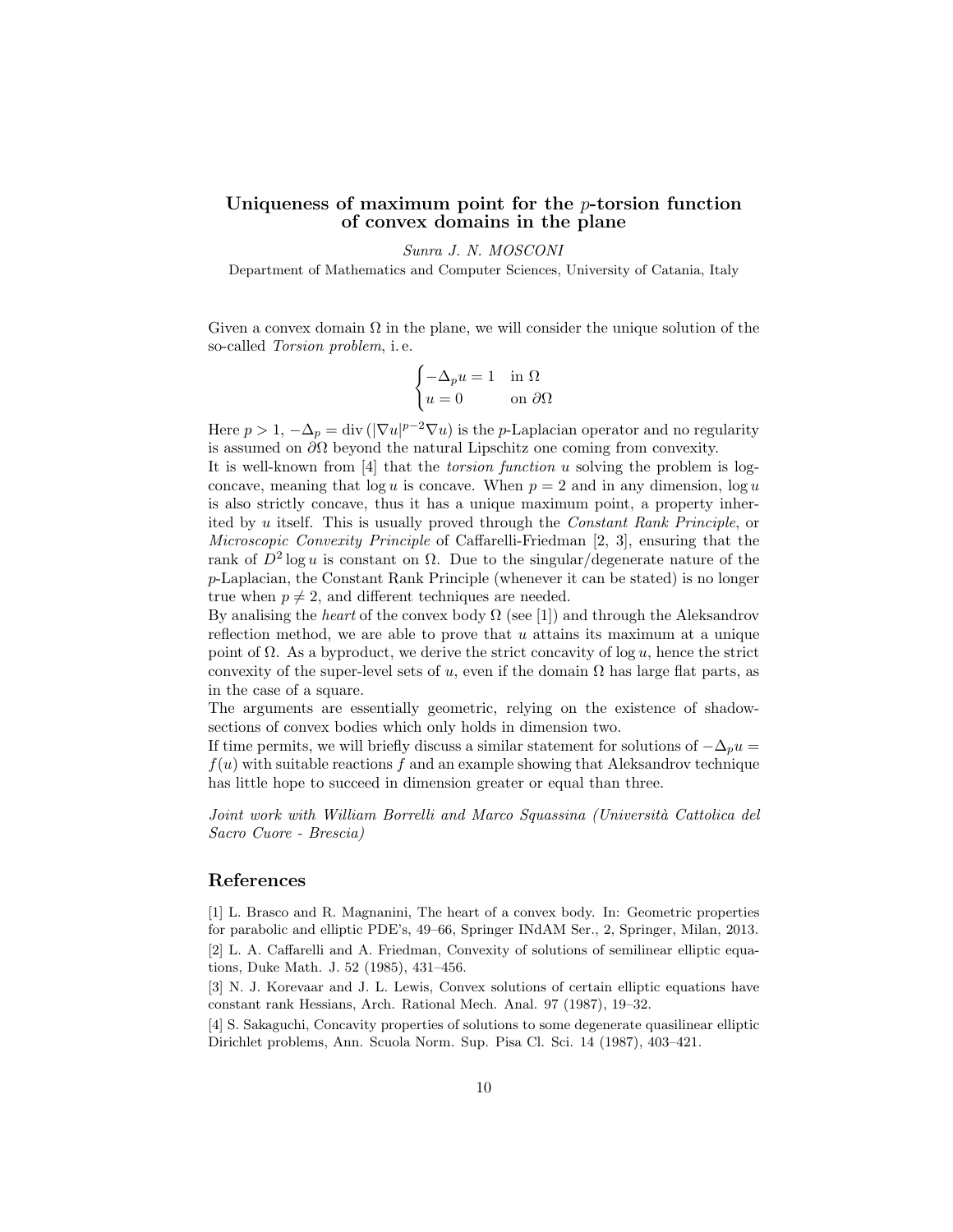## A regularized variational principle

Rafael ORTEGA

Departamento de Matemática Aplicada, Universidad de Granada, Spain

Consider the perturbed Kepler problem

$$
\ddot{x} = -\frac{x}{|x|^3} + \nabla_x U(t, x), \quad x \in \mathbb{R}^2
$$
\n
$$
(1)
$$

where  $U$  is smooth and  $T$ -periodic in  $t$ . The action functional

$$
\mathcal{A}(x) = \int_0^T \left\{ \frac{1}{2} |\dot{x}|^2 + \frac{1}{|x|} + U(t, x) \right\} dt, \ \ x = x(t), \ T - \text{periodic}
$$

is well defined for functions x without collisions. The critical points of  $A$  are the classical periodic solutions of the equation. The change of variables

$$
x = z^2, \quad ds = \frac{dt}{|x|}
$$

is usually employed to regularize the equation (Levi-Civita). We show that this change is also useful to regularize the functional. The critical points of the new functional are in correspondence with the generalized periodic solutions.

Joint work with Vivina Barutello (Università di Torino) and Gianmaria Verzini (Politecnico di Milano)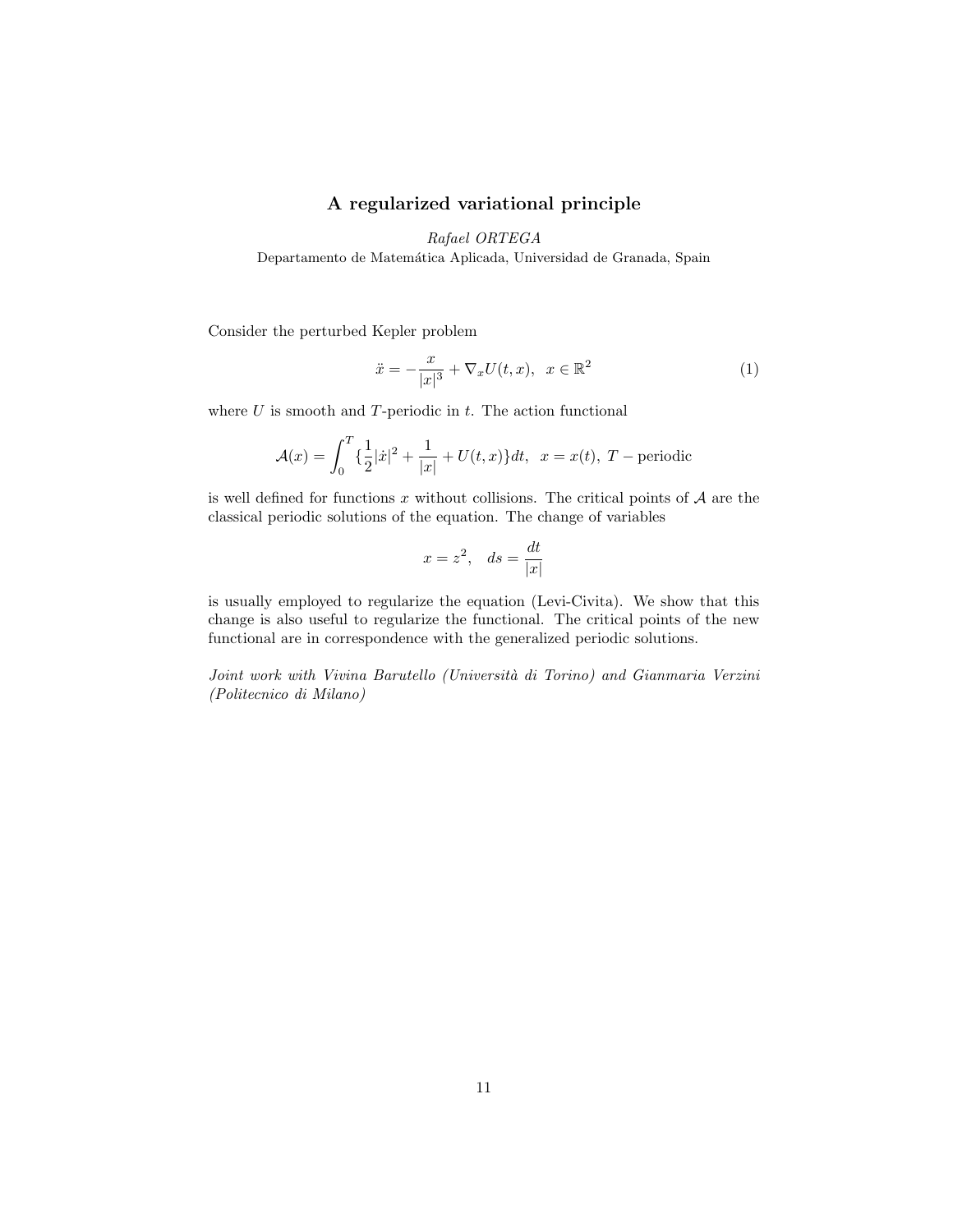## Periodic and quasi-periodic orbits around a periodically perturbed point-vortex

Víctor ORTEGA University of Granada, Spain & Universidade de Lisboa, Portugal

Let us consider a model of a periodic Hamiltonian system in the plane with a singularity: a point-vortex under a periodic perturbation.

In a perfect fluid, a point-vortex is essentially a singularity of the vorticity, and can be modeled by the Hamiltonian  $\Psi_0(x, y) = \frac{1}{2} \ln(x^2 + y^2)$  being x and y the usual rectangular coordinates in the plane. The associated system is integrable and the solutions are periodic, rotating around the vortex in circular paths.

If we introduce an external periodic perturbation  $p(t, x, y)$ , the perturbed system ideally models the passive transport of particles in a fluid subjected to the action of a steady vortex placed at the origin and an external time-dependent background flow. Our result gives sufficient conditions on  $p(t, x, y)$  for the existence of periodic and quasi-periodic solutions. To prove our result, we will apply a suitable version of the Aubry-Mather theory to the Poincar´e map associated to the perturbed system.

Joint work with Stefano Marò (Università di Pisa)

## References

[1] S. Marò and V. Ortega, Twist dynamics and Aubry-Mather sets around a periodically perturbed point-vortex, J. Differential Equations 269 (2020), 3624–3651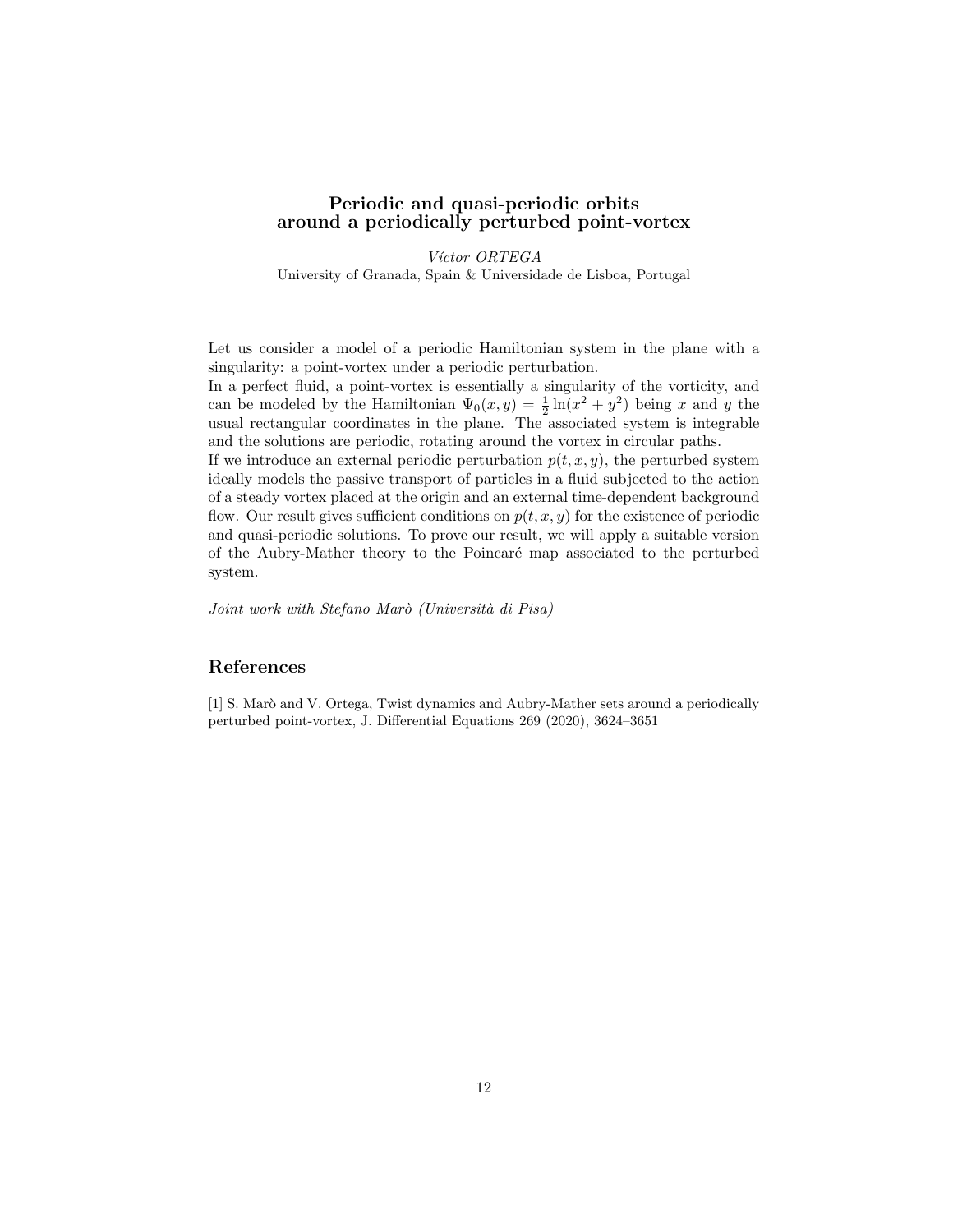## On a SIS model with heterogeneity in susceptibility

Carlota REBELO

Departamento de Matemática and CEMAT, FCUL, Universidade de Lisboa, Portugal

The hypothesis that infection prevalence in a population correlates negatively with variance in the susceptibility of its individuals has support from experimental, field, and theoretical studies. However, its generality has never been formally proved. Here we formulate an endemic SIS model with individual susceptibility distributed according to a discrete or continuous probability function to assess the generality of such hypothesis.

Joint work with M. Gabriela M. Gomes (University of Strathclyde and Universidade de Porto) and Alessandro Margheri (Universidade de Lisboa)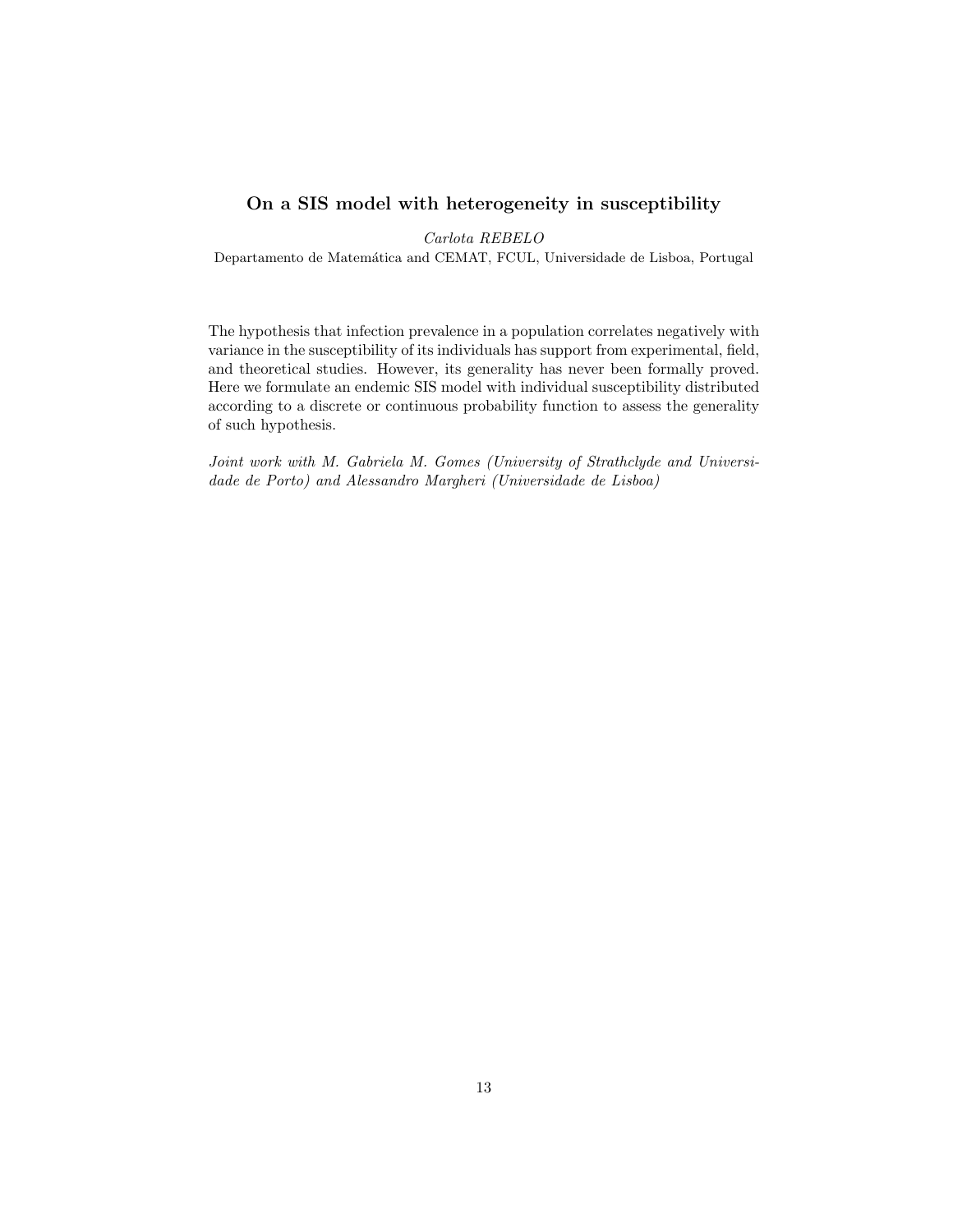#### Admissibility and  $\mu$ -dichotomies with respect to the sequences of norms

César M. SILVA

Departamento de Matemática, Universidade da Beira Interior, Covilhã, Portugal

Abstract: Let  $(X, \|\cdot\|)$  be a Banach space and  $(A_n)_{n\in\mathbb{N}}$  be a sequence of bounded linear operators acting on  $X$ . Denote the *discrete evolution family* associated with the sequence  $(A_n)_{n\in\mathbb{N}}$  by  $\mathcal{A} = (\mathcal{A}_{m,n})_{m\geq n}$ . Let  $(\mu_m)_{m\in\mathbb{N}}$  be a strictly increasing sequence of nonnegative numbers that converges to  $+\infty$  and let  $(\Vert \cdot \Vert_m)_{m \in \mathbb{N}}$  be a sequence of norms in X such that, for each fixed m, the norm  $\|\cdot\|_m$  is equivalent to  $\|\cdot\|$ . We introduce in this work the following notion: we say that the sequence of linear operators  $(A_m)_{m\in\mathbb{N}}$  admits a  $\mu$ -dichotomy with respect to the sequence of norms if there are projections  $P_m$ ,  $m \in \mathbb{N}$ , such that  $A_m$  | ker  $P_m \to \text{ker } P_{m+1}$  is invertible,  $P_m \mathcal{A}_{m,n} = \mathcal{A}_{m,n} P_n$ ,  $m, n \in \mathbb{N}$ , and there are constants  $\lambda, D > 0$  such that, for every  $x \in X$  and  $n, m \in \mathbb{N}$ , we have

$$
\|\mathcal{A}_{m,n}P_n x\|_m \le D(\mu_m/\mu_n)^{-\lambda} \|x\|_n, \text{ for } m \ge n
$$
  

$$
\|\mathcal{A}_{m,n}Q_n x\|_m \le D(\mu_n/\mu_m)^{-\lambda} \|x\|_n, \text{ for } m \le n
$$

where  $Q_m = \text{Id} - P_m$  is the complementary projection and, for  $m \leq n$ , we use the notation  $\mathcal{A}_{m,n} = (\mathcal{A}_{n,m})^{-1} : \ker P_n \to \ker P_m$ .

The objective of this talk it to obtain characterizations of  $\mu$ -dichotomies with respect to sequences of norms based on admissibility conditions. Additionally, we use the obtained characterizations to derive robustness results for the considered dichotomies. As particular cases, we recover several results in the literature concerning nonuniform exponential dichotomies and nonuniform polynomial dichotomies [1, 2]. We also obtain new results for nonuniform dichotomies with logarithmic growth. This talk is based on [3].

## References

[1] L. Barreira, D. Dragičević and C. Valls, Nonuniform hyperbolicity and one-sided admissibility, Rend. Lincei Mat. Appl. 27 (2016), 1–13.

[2] D. Dragičević, Admissibility and nonuniform polynomial dichotomies, Math. Nachr. 93 (2019), 226–243.

[3] C.M. Silva, Admissibility and generalized nonuniform dichotomies for discrete dynamics, Commun. Pure Appl. Anal., accepted for publication.

Acknowledgments: César M. Silva was partially supported by FCT through CMA-UBI (project UID/MAT/00212/2019)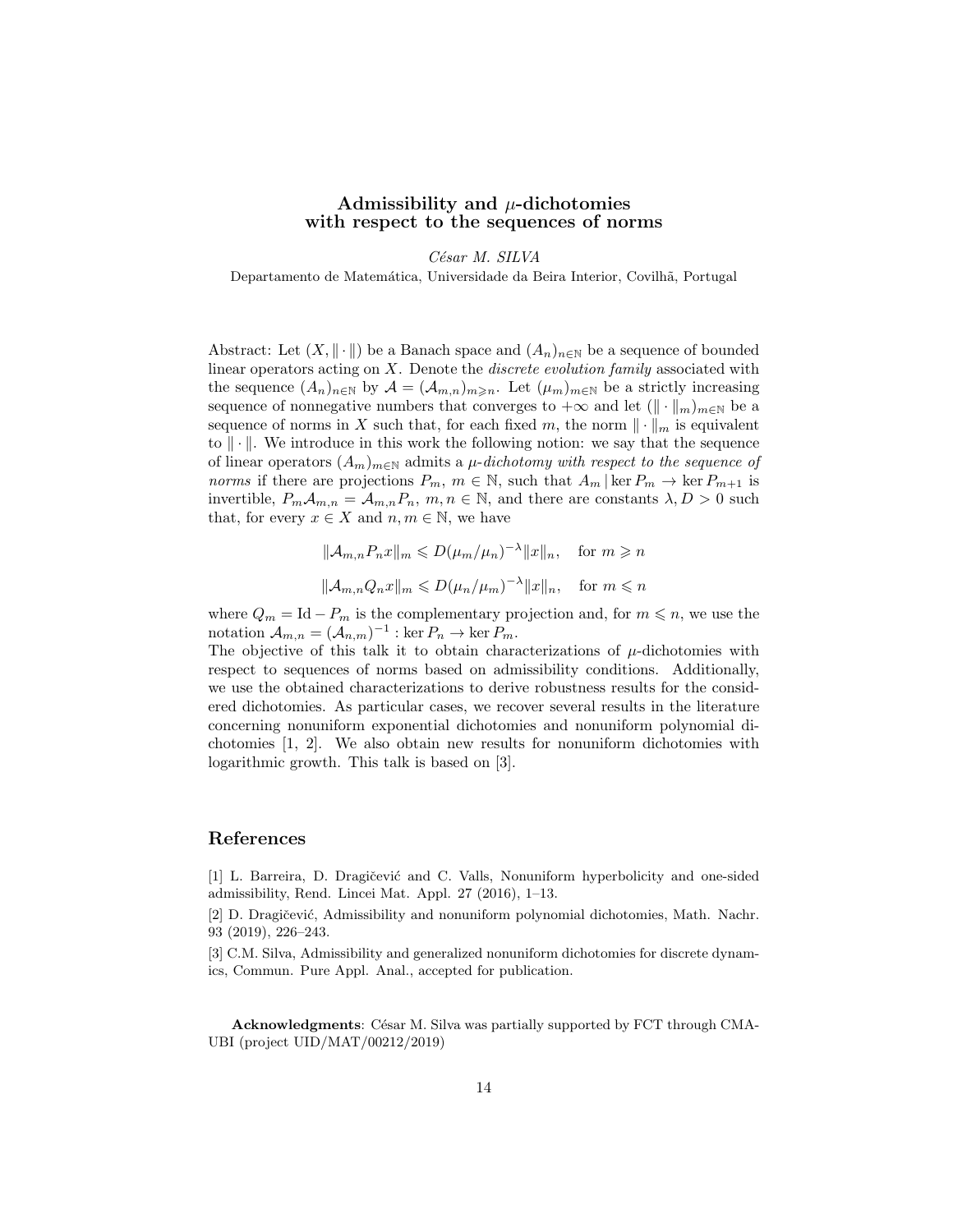#### Reaction-convection equations with non-monotone diffusion: what are the consequences of this diffusion on wavefronts?

Elisa SOVRANO Universit`a degli Studi di Modena e Reggio Emilia, Italy

We consider a class of reaction-convection equations with a degenerate diffusion term driven by a nonlinear, bounded, and non-monotone function (of the gradient) that approaches zero at infinity. The Perona-Malik operator provides a paradigmatic example of this type of diffusion playing an essential role in image processing. When the reaction term is monostable, we give a complete picture of regular monotone wavefronts between two steady states in terms of their wave speed. We also show that the only possible regular wavefronts are those whose slope never exceeds the critical values of the diffusion.

Joint work with Andrea Corli (Università di Ferrara) and Luisa Malaguti (Universit`a di Modena e Reggio Emilia)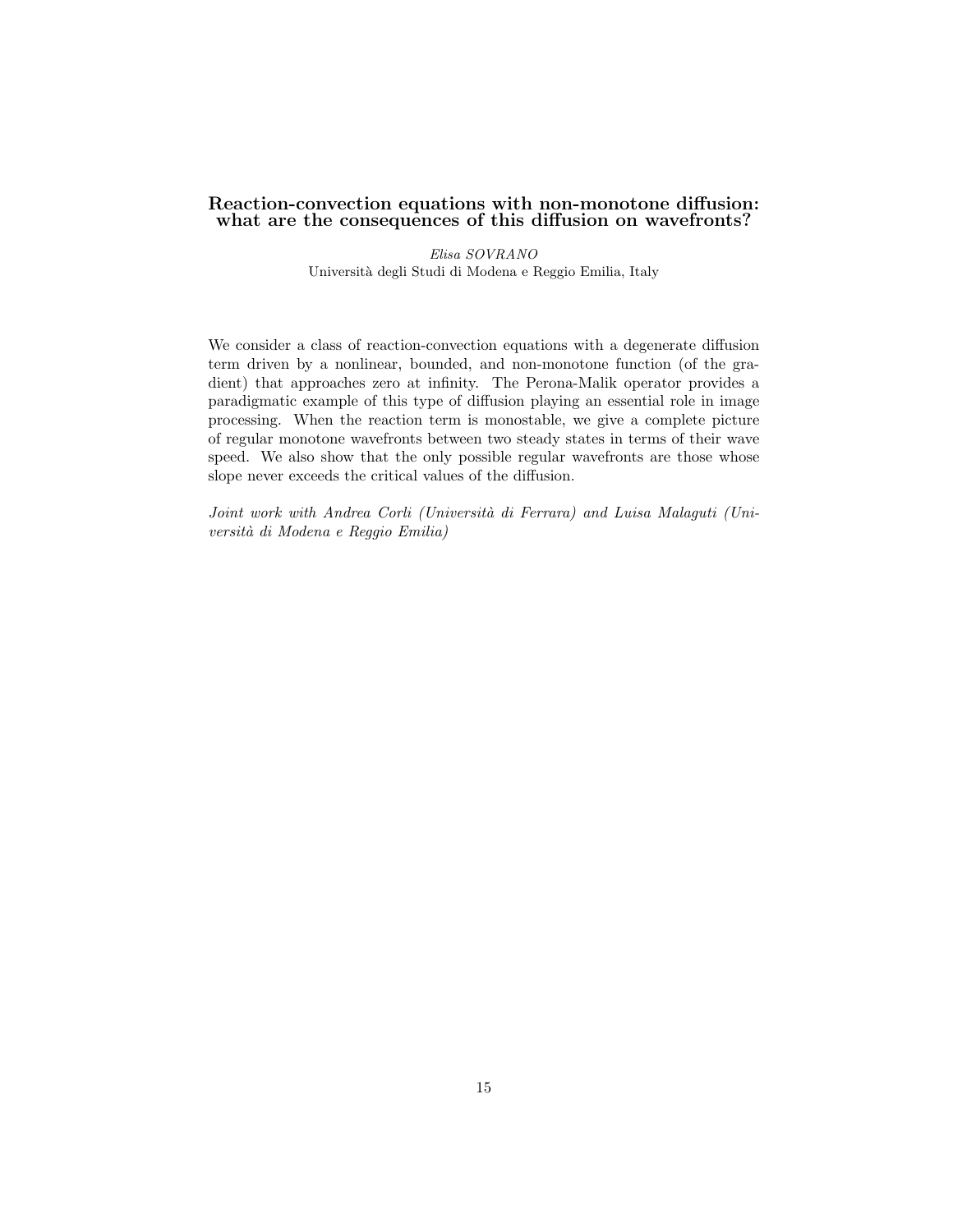### Multiplicity of nodal steady-states for classical logistic equations

Andrea TELLINI Universidad Politécnica de Madrid, Spain

Using as a base the result on multiplicity of 1-node solutions for degenerate logistic equations (cf. [2]), we will show how mutiplicity also occurs for classical logistic equations. This result is obtained in [1] for weights which are small perturbations of the weights of the degenerate case, although it is important to point out that the range of parameters for which multiplicity holds are different.

In addition, we will also present some numerical simulations which suggest that multiplicity also holds for weights which are not small perturbations of the degenerate ones, and actually are quite close to situations where there is uniqueness.

Joint work with Pablo Cubillos and Julián López-Gómez (Universidad Complutense de Madrid)

## References

[1] P. Cubillos, J. López-Gómez and A. Tellini, Multiplicity of nodal solutions in classical non-degenerate logistic equations, Electronic Research Archive 30 (2022), 898-928. [2] J. López-Gómez and P. Rabinowitz, The structure of the set of 1-node solutions of a

class of degenerate BVP's, J. Differential Equations 268 (2020), 4691–4732.